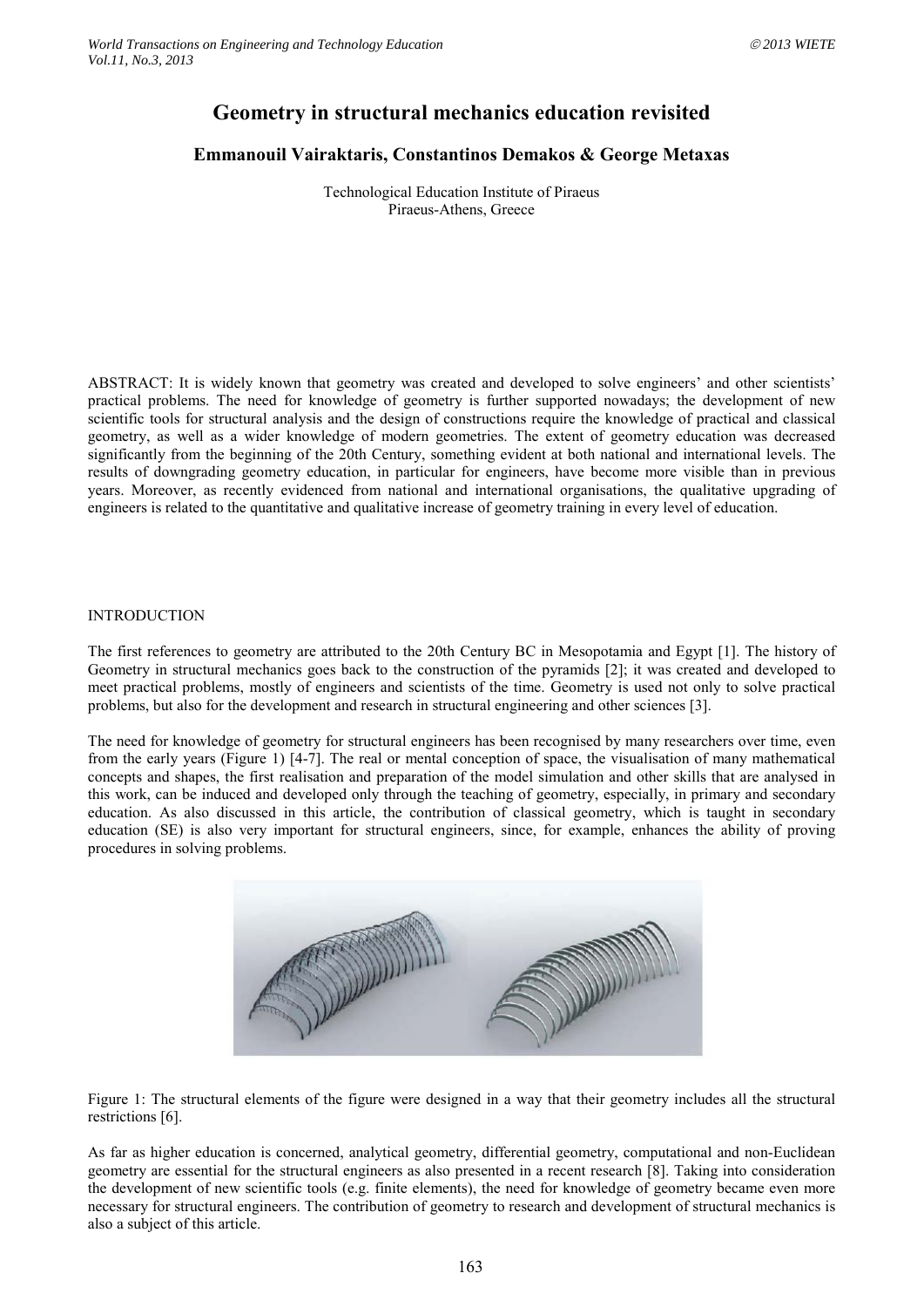In recent years, geometry education has decreased in the full range of engineering education in primary, secondary [9][10] and tertiary education in Greece [8], and internationally [2][8][11][12]. This statement is also supported by recent studies [12][13], in which the need for geometry education has been emphasised. These studies resulted in: a) the lack of quality engineers in the United Kingdom; and b) the need to import engineers from other countries. Both results are due to inadequate teaching of mathematics and the reduction of their teaching in secondary and undergraduate level education [12]. Among them (mathematics) geometry is a significant part of engineers' education. The lack of knowledge of geometry, among other factors referred in this work, decreases the knowledge potential of structural engineers, since most of the concepts are geometric principles or/and use a wide range of geometry [2].

All the above mentioned consequences ought to be reversed. The reverse procedure may include several steps and different measures. At first, appropriate tools (e.g. e-material) at the school level (primary and secondary education) should be used to increase interest of the educated groups. In the higher education system, mathematics curricula should be reconsidered in the sense of increasing quality and quantity of geometry education; the same consideration applies for engineering curricula.

This article is organised as it follows. A description on the importance of geometry in structural engineering education is initially presented, with respect to all levels of education and emphasis in structural engineering departments. It turns out that the lack of adequate teaching of geometry at all levels of education leads to quality degradation of structural engineers. The need for geometry knowledge is analysed and the effects of the lack of geometry knowledge are presented in a later subsection. Finally, conclusions and suggestions to improve engineering education with respect to the increase of geometry education are presented in the last section.

### GEOMETRY AND SECONDARY EDUCATION

According to several authors [9][10][14], the pedagogical value of geometry is indisputable, since: a) it helps in the ability of space perception; b) enhances the ability of space mental perception; c) connects mathematics to the real world; d) it helps in understanding of abstract mathematical ideas from other areas of mathematics, through the interpretation of geometric models; e) it is a unique basis for the rational use of proof logic in all practical applications; f) it is an excellent example of a complete mathematical system, in fact, it is the most simple and understandable for students and pupils; and g) it promotes imagination, creativity, spatial perception, complex thinking; in particular, for the SE, it helps on the perception of dimensional space and superimposition principles.

Geometry education starts in the primary school where originally practical geometry is taught; many of the above mentioned benefits are achieved by practical geometry. Practical geometry might be considered as the first important step for the education of the structural engineer. Practical geometry is the only way (at this level of education) for students to visualise, not only, geometric concepts and shapes, but more importantly, the majority of the mathematical content taught in primary and secondary as most of these can be taught and demonstrated by using geometry.

The next step of geometry education is classical geometry. In many countries the teaching of classical geometry (CG) is quite degraded [12] and, in particular, the part relating to the three-dimensional geometry. This choice is in contrast to the statement made by some researchers [9], which highlight the very important contribution of CG in the mental development of children through learning strategies to solve problems so as to enhance the logical, creative and critical thinking. Teaching classical geometry in the high school can also help students to gain the sense of building mathematical theories, the concept of proof in mathematics and develop skills to use proofing processes in solving problems. The concepts described in the classical geometry help students to recognise the role of shape in geometry as a component directly related to the geometric thinking. It should be also noted that the concepts of symmetry and proportionality in structural engineering are first described and perceived by classical geometry. Finally, one should mention that classical geometry is the transition from empirical to theoretical thinking.

#### GEOMETRY AND STRUCTURAL ENGINEERING EDUCATION

It is well known that mathematics is the most important tool for engineers [15] and, this view is supported by recent studies; a very important part of mathematics is geometry [8][12][13]. Geometry has an important role in the design [14] and the construction of structural elements, as well as of the whole construction, e.g. it influences the distribution of the applied load in the structure i.e. different shapes of the structure leads to different internal forces [16]. Carpinteri also mentions the influence of geometry on the strength of materials [17].

Kent and Noss stress the importance of knowledge of geometry for site and industry engineers [18]. They present research where most site engineers believe that the use of the knowledge of geometry and, in general, mathematics in production is not very important, except perhaps their use in the design of structures. In contrast, Kent and Noss demonstrate the importance of geometry, not only for spatial perception and construction, but also for the understanding and awareness of the structural behaviour of a construction. Examples of such behaviour are the bending of a beam, which is a parabola, the structural behaviour of an H section and the balance of power in three-dimensional tents. Furthermore, the *structural feel* [18] is very useful in both the design and construction for the structural engineer; part of this ability is acquired by geometry education, i.e. some authors comment [19] that catastrophic failures in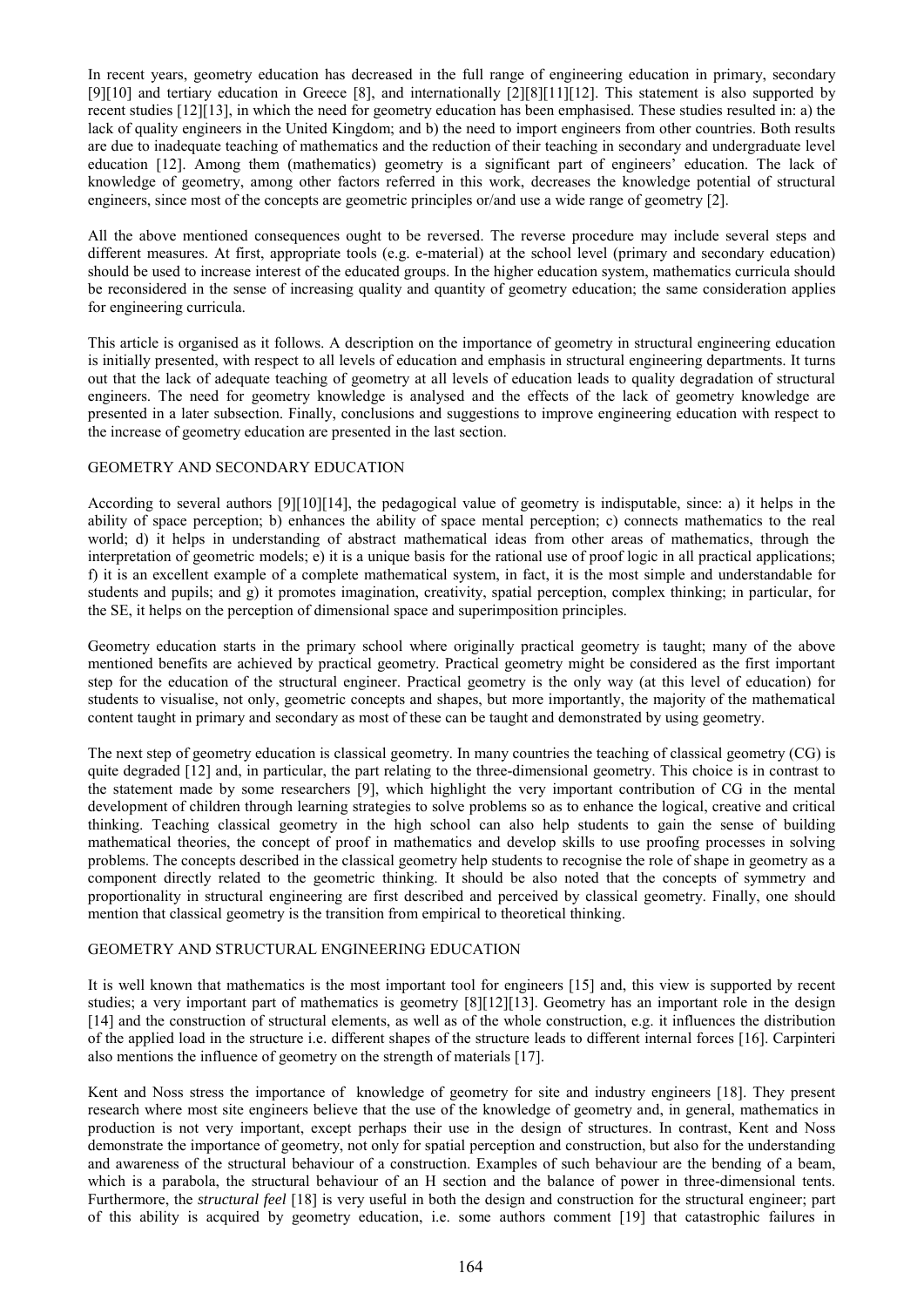constructions are due, among other things, to the wrong conception of the structural geometry (an important example can be considered the geometric regularity of a building defined in Greek standards).

The need of geometry for the structural engineer is further supported in recent works [4-6]. The authors stress the need for three-dimensional visualisation of constructions' structural design. This need is further enhanced considering the development of new scientific tools (e.g. finite elements) and the new structural elements (shells, membranes) used in the design and the construction [\(Figure 2\)](#page-2-0) [5][14][20][21]. Moreover, the knowledge of non-Euclidean geometries are also important for the structural engineer, especially for the design and analysis of modern structural elements as, for example, the church temples, which are using spherical triangles. In addition, other researchers also report that the lack of knowledge of geometry makes it more difficult to understand most concepts of structural mechanics since, as is clear from contemporary reports, much of this is based on geometric principles or uses a wide range of geometry [2], e.g. the geometric definition of stresses, geometric stability of structures [2] and the principle of virtual work [7].



Figure 2: Roof shell constructed using reinforced concrete, Kresge Auditorium, MIT campus, USA [21].

<span id="page-2-0"></span>In research concerning the need of geometry in theoretical and applied mechanics (and subsequently in structural engineering), Liapi [14] states the importance of Euclidean geometry in mechanics and, in particular, connects the conditions of rigidity of Euclidean solids studied by Cauchy [22] with the behaviour of structural construction's elements [23-25], i.e. the rigidity of a construction depends on the geometry of the structural elements that define the construction. An example that confirms the above is the following: the compound single bonds (joints) of the rigid plates in a convex polyhedron is a rigid construction, where in a non-convex polyhedron, the structure can be rigid, be infinitesimally moveable, have multiple equilibria or be mechanism [22][24].

Furthermore, the concept of geometric variability in continuum mechanics (important background for the structural engineer) is also very important. It was developed by Euler, Lagrange and Hamilton and requires special knowledge of Euclidean and non-Euclidean geometry. One such example is the use of variable integration methods in classical engineering theory (Lagrange, Hamilton) based on geometry that takes into account all the symmetries of space to delimit invariant integration quantities [26]. Additionally, Mora emphasises the use of geometric limits in the analysis and design of structures [27]; Niemeier indicates the usefulness of geometry in more automated manufacturing construction processes [28]; Laschauer and Kotnink introduce geometric methods to introduce structural constraints in the design of structures [6]; Schmidt et al stress the direct dependence of geometric design and structural analysis of constructions [29]. Finally, Barthelemy and Haftka [30] and Kirch also emphasise on the influence of geometry in optimal structural design of constructions [31][32].

Another aspect that supports the importance of geometry in structural mechanics is computational geometry, a recent scientific field, which was created to meet mostly the needs of engineers considering the development of new tools in the design and analysis of structures, as already mentioned above [5]. Research in computational geometry includes, among other topics, the investigation of geometry influence on the structural characteristics of data structures; see also (http://structuralmorphology.org/). Furthermore, the influence of geometry in mechanics has been also recently recognised by the American Institute of Mathematical Sciences, which announced in 2009 a specialised scientific publication *The Journal of Geometric Mechanics* (JGM). JGM publishes applications of geometry in engineering with reference to all sectors underlying structural mechanics (continuum mechanics, statics, dynamics, mechanics of solids, etc).

Finally, it is important to notice the bidirectional connection of Euclidean geometry and classical mechanics (background of structural mechanics), i.e. the concept of Euclidean geometry can be used as basis for creation and development of classical mechanics and *vice versa* [26][33], i.e. it is possible to prove geometrical concepts, e.g. the centre of gravity of a triangle using an engineering approach [33]. In addition to the previous statement, several researchers report that geometry can be taught using the concept of structural stability [34][35], e.g. dynamic software can be used for the proof (based on structural stability) of geometry theorems, such as the definition of a plane using a straight line and a point.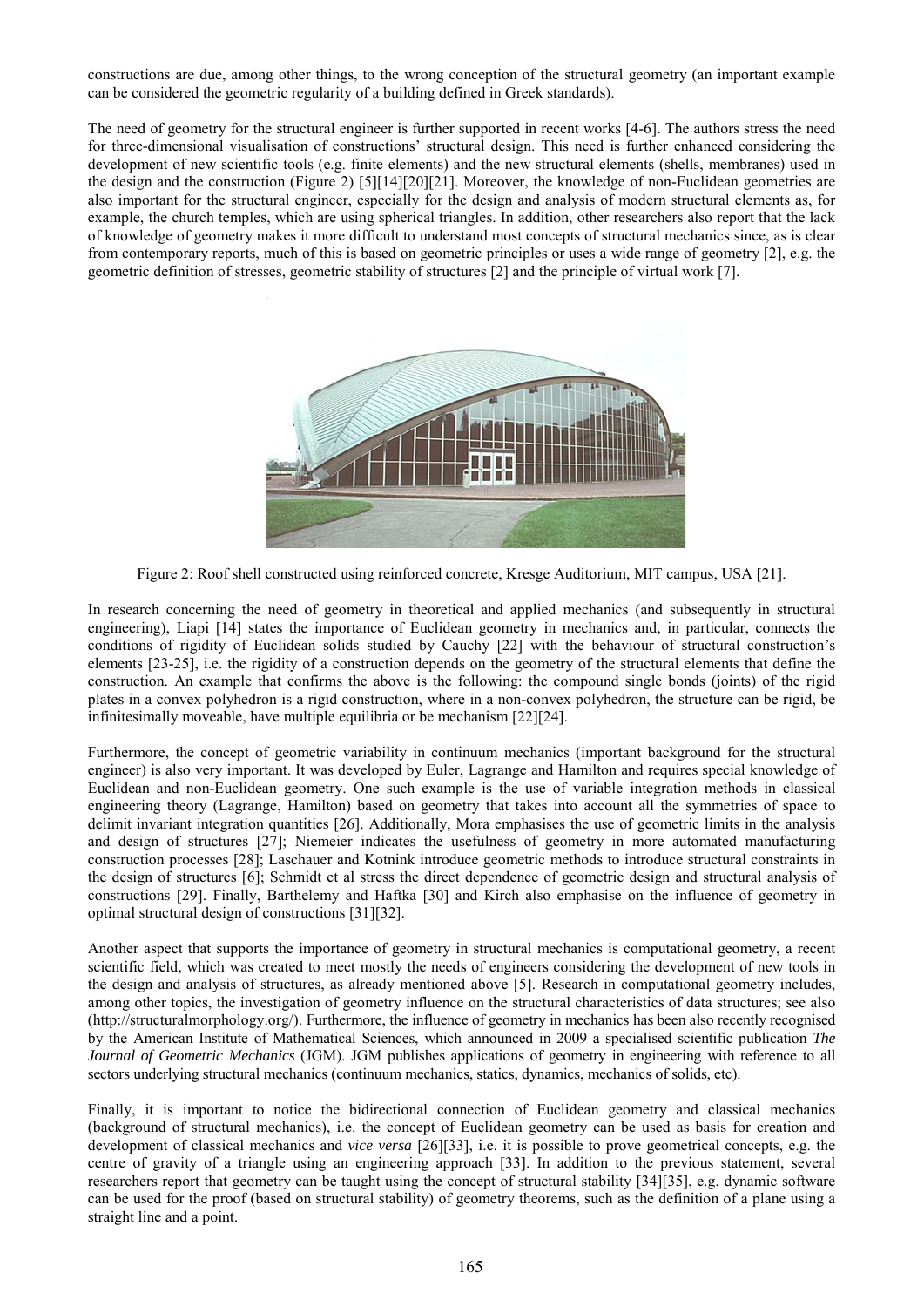#### QUANTITATIVE AND QUALITATIVE EVALUATION OF TEACHING GEOMETRY IN EDUCATION

It is important to mention that in previous centuries, mathematicians were called geometers due to the large proportion of geometry in mathematics courses in the early years [36]. The reduction of geometry education started from the beginning of the 20th Century [42][45], e.g. geometry in Greek primary education does not exceed 16% of the hours devoted to mathematics [9] and in secondary education the decrease of teaching of 3D Euclidean geometry [37] started the decade 1990-2000.

A decrease of teaching in geometry has also occurred in Greek tertiary education [2][8][9] and internationally [39]. According to Liapi, teaching descriptive and analytical geometry has been recently reduced in the US [14]. On the contrary, this has not been observed in most of the Greek structural education departments. The same has happened with the teaching of analytical geometry in mathematical schools. However, the lack of teaching analytical and differential geometry in some structural education departments has been pointed out in a study by the Technical Chamber of Greece [8]. Note also that teaching of non-Euclidean geometry is not included in all the mathematics departments of Greece.



Figure 3: Euclidean ( $\Omega_0 = 1$ ) and non-Euclidean geometries ( $\Omega_0 < 1$  - hyperbolic geometry,  $\Omega_0 > 1$  - spherical geometry) [38].

#### RESULTS OF LACK OF GEOMETRY KNOWLEDGE IN STRUCTURAL ENGINEERS

Most of the consequences induced from the downgrading of geometry education can be extracted from the absence of the advantages of geometry education discussed above. The geometric perception, intuition and imagination have been significantly reduced in the new generations as has been confirmed by several researchers [15]. The lack and/or degradation of teaching classical geometry in high school, downgrades the cognitive development of children as already explained in previous paragraphs. Furthermore, very important concepts as is symmetry and proportion, which are very well established and defined using geometric terms, become more difficult to be taught; this statement is even more strengthened for 3D geometry. Regarding higher education, the lack of teaching 2D and 3D classical geometry decreases the ability of structure visualisation, decreases structural feel, and reduces the capabilities of the engineers in the use of modern methods in the analysis and design of structures. Note that the absence of 3D Euclidean geometry creates a gap in the theoretical background needed for descriptive, analytical and differential geometry.

Finally, new research concerning engineers' competence was recently presented by the Royal Academy of Engineering with the help of educational and production units in the UK [12]. The research shows that teaching geometry is necessary to upgrade the skills of engineers. These studies identify the lack of teaching of mathematics in technical universities and attribute it to the lack of necessary knowledge from the educators. Note that these studies were performed with the substantial contribution of large engineering firms in Europe that highlight and indicate the need for increase of core courses in engineering education [12][13][45].

#### CONCLUSIONS - SUGGESTIONS

Geometry education in secondary education can be improved by using digital technology and, especially, relevant dynamic software (Figure 4), e.g. Gutierrez [46]. Some studies have shown that the use of such software can even contribute to the development of students' ability to explore, to create logical statements and the ability to develop mathematical reasoning [9][41][44]; these are the reasons for which these kind of methods are recommended by the Greek secondary education curriculum [37]. However, teachers' choices on the use of dynamic software in the classroom and the choice of appropriate mathematical activities, determine the effectiveness of these tools. Furthermore, the use of engineering proofs for geometry concepts in the teaching of geometry at all levels of education, in particular, using dynamic software, could partially reverse the previously mentioned consequences, since it would be substituting a significant part of geometry education existing before the downgrading of the 20th Century.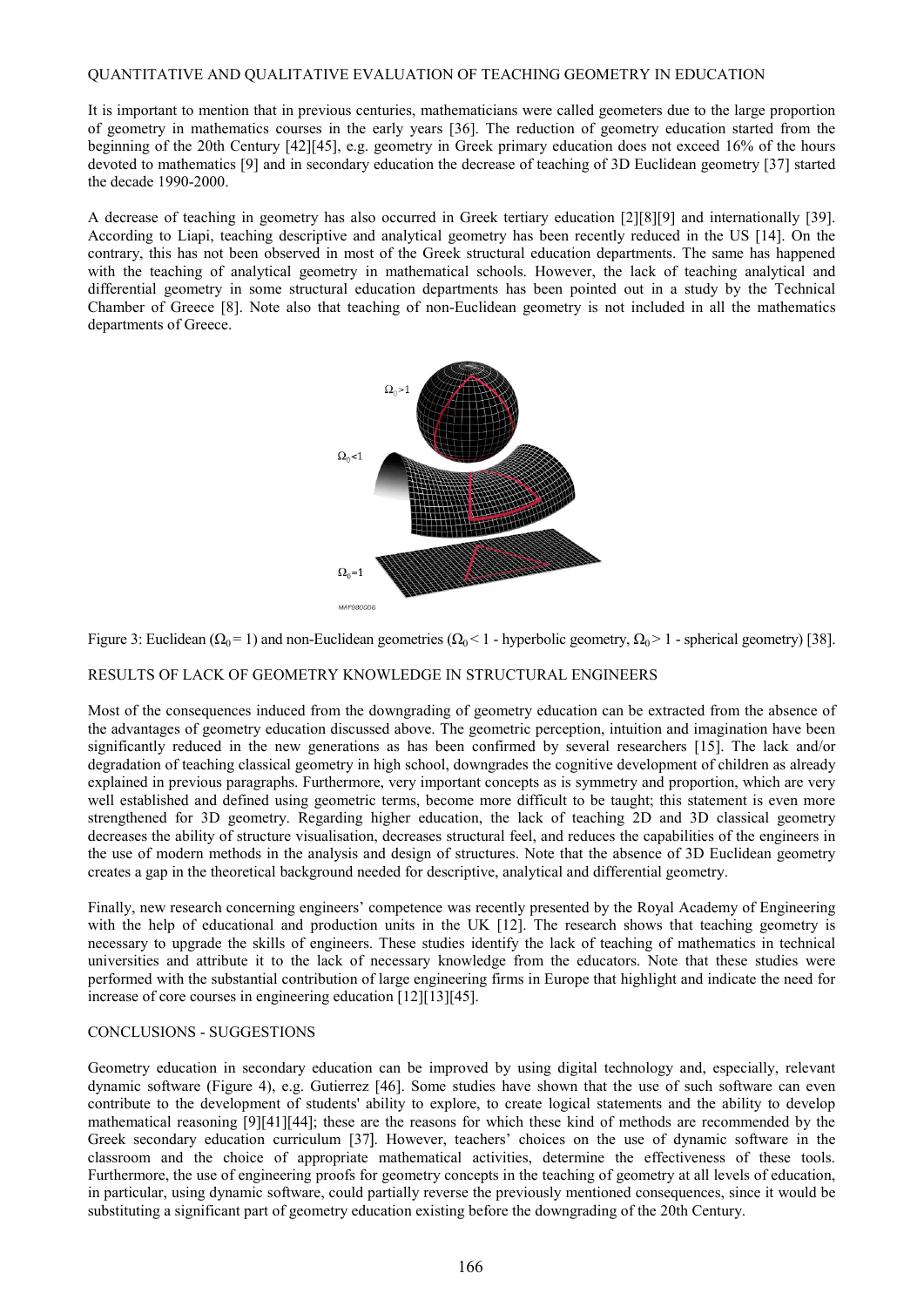In addition, in order to further reverse the consequences mentioned in the previous paragraphs, the curricula of mathematics departments should be adjusted towards the improvement of geometry studies. Finally, the teaching of geometry in schools/departments dealing in engineering should be quantitatively and qualitatively improved, especially, in the sense posed by the authors of, stating that geometry can be taught using the concept of structural stability [34][35]. Especially, in the schools of construction engineering, teaching mathematics and introductory concepts of structural stability of structures can be delivered using geometric and dynamic software.



Figure 4: Visualisation of the Archimedean Twins and a variety of conjectures using Geometry Expressions<sup>®</sup> software [46].

Finally, it can be concluded as follows:

- Qualitative and quantitative teaching of geometry for structural engineering requires adjustment of curricula from secondary education.
- The direct and indirect effects of geometry education in structural mechanics are very important for all construction engineers, designers and researchers.
- Downgrading of geometry education at all levels of education started at the beginning of the 20th Century and it still exists.
- Recent studies also associate the quality of engineering with significant mathematical background, which includes geometry. The same studies suggest the replacement of specialised courses with teaching important mathematical background.
- Upgrading geometry teaching should include use of specialised dynamic software.
- Upgrading the teaching of geometry also requires training of the trainers. In this direction, adjustment of mathematics department curricula in geometry and geometry education are required.
- Finally, in particular for structural education departments, one may propose teaching of both mathematics and introductory courses in engineering to be performed using dynamic geometric software and geometrical concepts.

## REFERENCES

- 1. Wikipedia, Geometry (2012), 07 August 2013, http://en.wikipedia.org/wiki/Geometry#History\_of\_geometry
- 2. Kurrer, K.E., *The History of the Theory of Structures: from Arch analysis to Computational Mechanics*. Wiley (2008).
- <span id="page-4-0"></span>3. Camerota, F., Teaching Euclid in a practical context: Linear perspective and practical geometry. *Science & Educ.,*  15, **2**-**4**, 323-334 (2006).
- 4. Bursill-Hall, P., Why do we study geometry? Answers through the ages, *Opening festivities of the Faulkes Institute for Geometry*, University of Cambridge, UK (2002).
- 5. van De Straat, R., Shepherd P. and Winslow, P., Computation and geometry in structural design and analysis. *Proc. 2011 IASS Annual Symposium: IABSE-IASS 2011:* Taller, Longer, Lighter, London (2011).
- 6. Lachauer, L. and Kotnik, T., Geometry of structural form. *Advances in Architectural Geometry,* 193-203 (2010).
- 7. Strulalc (2012), 07 August 2013, http://www.strucalc.com/general-engineering/structural-engineering-andgeometry/
- 8. Technical chamber of Greece (Scientific responsible: Tasios T.), Study on the *equivalence* of the University curricula (2008), 07 August 2013, library.tee.gr/digital/m2348.pdf
- 9. Markadas, S., Geometry in Secondary School. Master Thesis. Florina: AUTH (2003) (in Greek).
- 10. Toumasis, M., *Modern Didactics for Mathematics*. Athens: Gutenberg (1994) (in Greek).
- 11. [Guagnini,](http://www.springerlink.com/content/?Author=Anna+Guagnini) A., Higher education and the engineering profession in Italy: the Scuole of Milan and Turin, 1859-1914. *MINERVA*, 26, **4**, 512-548 (1988).
- 12. The Royal Academy of Engineering, Mathematics for Engineering: an ASL Qualification for the Advanced Diploma in Engineering (2012), 07 August 2012[, http://www.raeng.org.uk/education/diploma/maths/](http://www.raeng.org.uk/education/diploma/maths/)